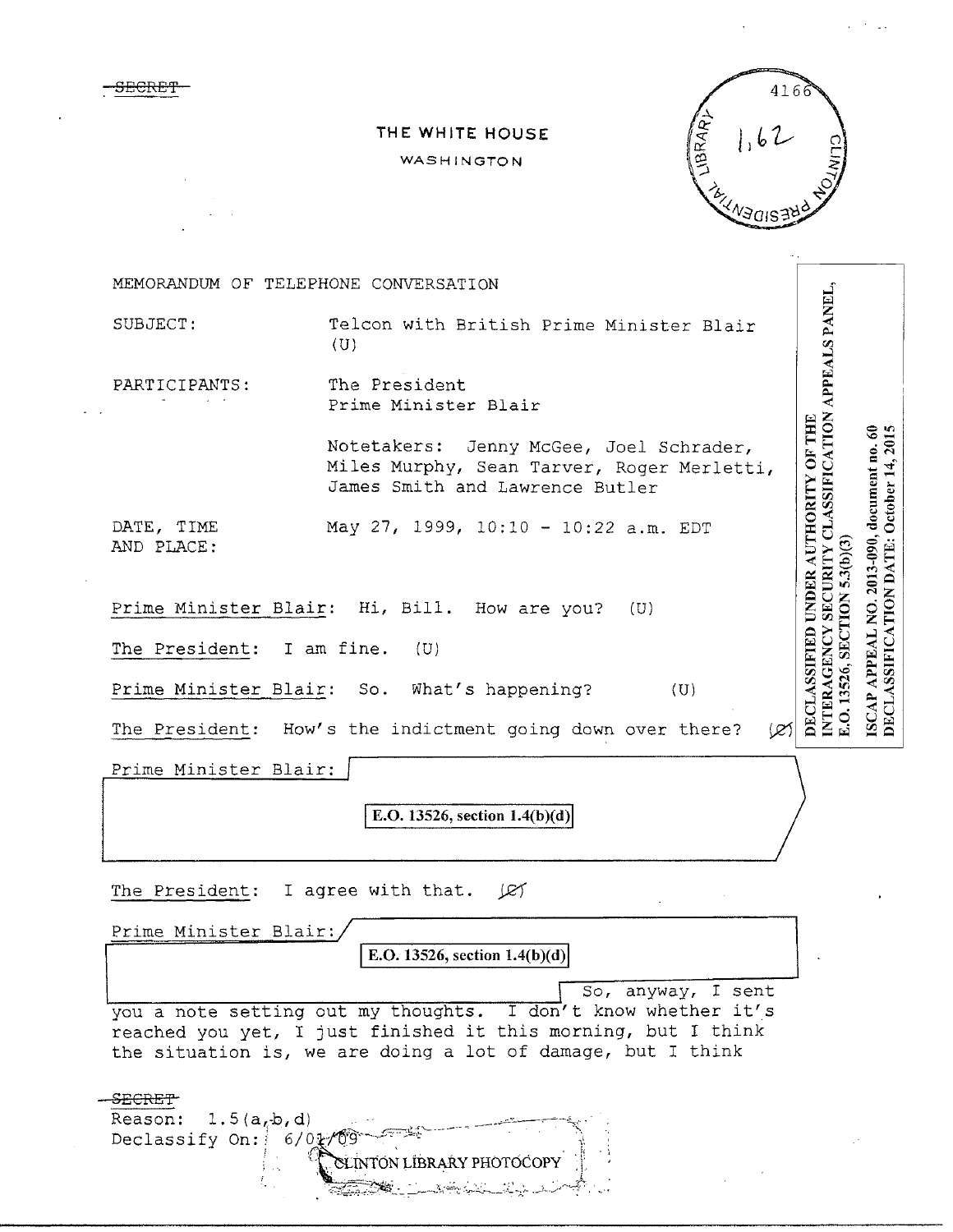we're right to be stepping up the pressure. We've got to be.  $187$ 

The President: This planning process has got to proceed, because we only have a few days before deciding what else to do but I think 45,000 troops for KFOR is quite good. The more people we have deployed in the area, the more quickly we can move. I agree entirely with you; we- obviously can't afford to lose and have to keep doing everything necessary to make him think that we're ready to intervene and no matter what we can't afford to lose. But the combination of the impact of last week's strikes and the fact that the NAC has voted to let NATO increase the number of targets that will be hit and the nature of them and the buildup will give us maximum pressure. I agree with you, I don't care what happens to him, whether he stays there or goes someplace as you've said, like Belarus, it's all right with me if we get our objectives met.  $\cancel{187}$ 

Prime Minister Blair: Yes.

**E.O.** 13526, section 1.4(b)(d)

The President: I agree with that.  $(SY)$ 

Prime Minister Blair: Because you save lives by doing that. I think we are in just about the right frame and it probably hasn't reached you yet, but I have set out in a note what I think you can do if we have to go a step further -- how you would explain that and how you would take people with you. You can set it in a bigger vision for the Balkans and how it's good for people.

**E.O. 13526, section**  $1.4(b)(d)$ 

The President: That may be. I bet they wouldn't do that. **E.O. 13526, section 1.4(d)** 

Prime Minister Blair: I think he would.  $\sqrt{8}$ 

The President: He has been very tough on this so far.  $\#57$ 

Prime Minister Blair: Yes, he has and I think they will come along with us. The problem is, until you see a real plan,

CLINTÖN LIBRARY PHOTOCOPY

SECRE'f

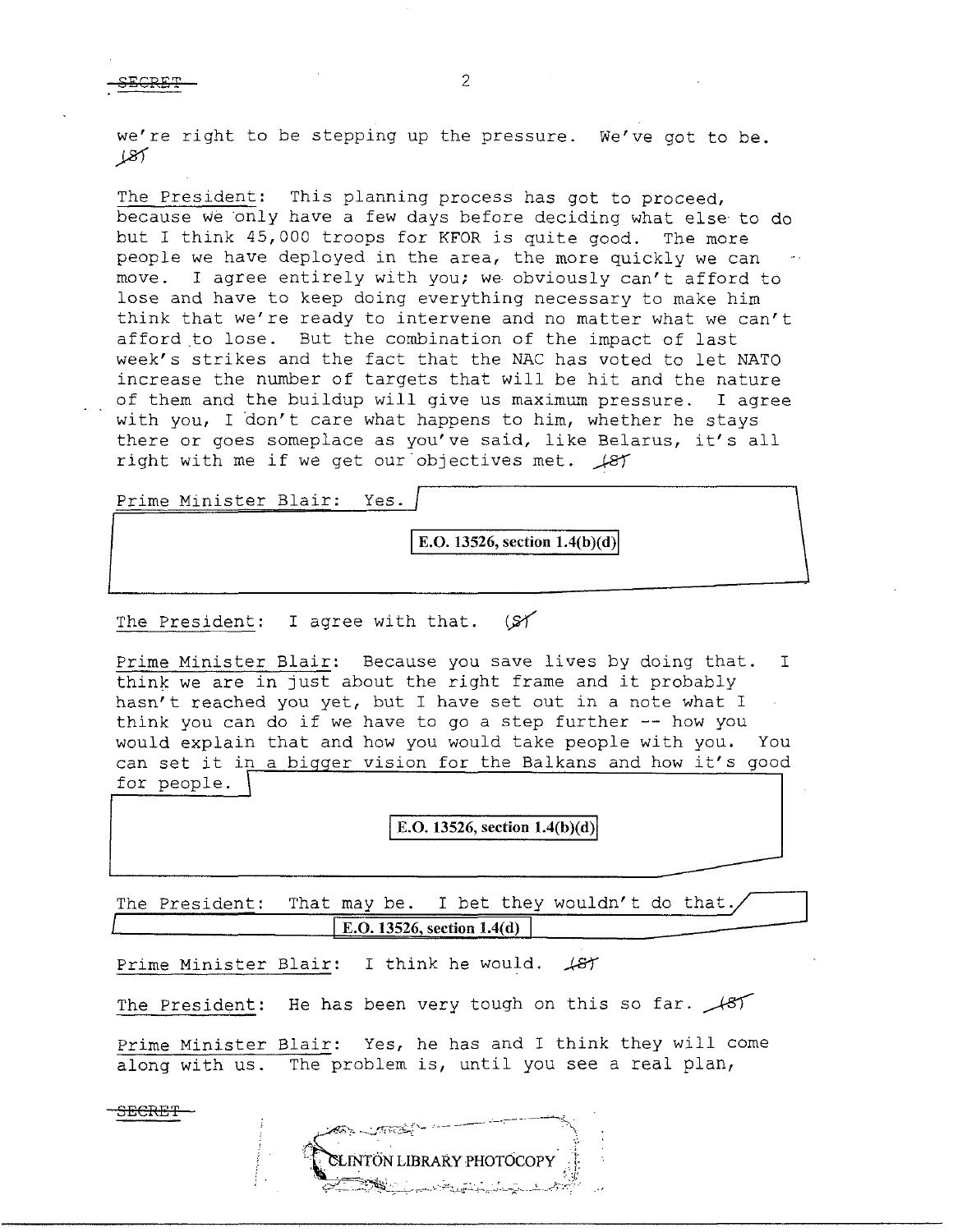SECRET 3

 $E. O. 13526, section 1.4(b)(d)$ 

you're a bit in the dark on this.

 $/$  So, I think if we get a clear military consensus, I think people would go with that. *yr* 

The President: The military consensus is 175,000 to 200,000 troops, at least that's what our people say, so we could eroops, at reast that s what our people say, so we could<br>probably do it with less. But one thing we've found out is the<br>more we send in, the fewer will die.  $\sqrt{s}$ 

Prime Minister Blair: Absolutely.  $\cancel{81}$ 

The Fresident: So the more unattractive we make it, the safer it is for everyone.  $+8+$ 

Prime Minister Blair:

The President: That is a big problem. They're reeling around.

**E.O. 13526, section 1.4(d) I** think we need to let this thing percolate for a day or two and see what the reaction in Serbia is. There's some chance it will be helpful, and there is a chance that it will be harmful; I would be surprised if it had no impact. So I think we'll see something fairly soon.  $\sharp$ f

EINTON LÍBRARY PHOTOCOPY

Prime Minister Blair: \

The President: I agree with that.  $\cancel{\cancel{\mathcal{Z}}}$ 

Prime Minister Blair:

 $SERET$ <sup>i</sup> IE.O. 13526, section 1.4(b)(d)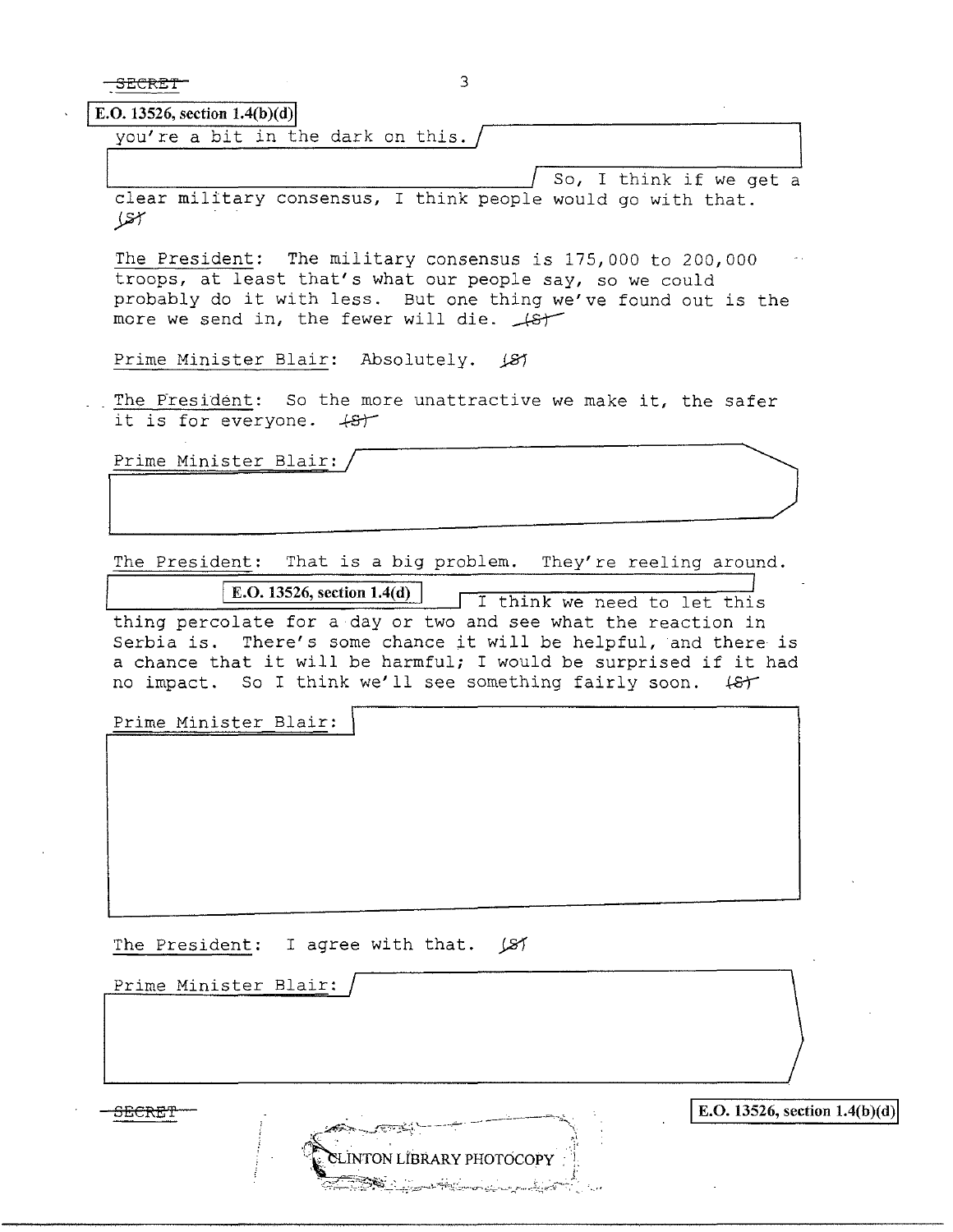$\overline{\text{SEERET}}$   $-$ 

## **E.O.** 13526, section  $1.4(b)(d)$

The President: Yes, I agree with that. Hillary and I are taking a couple of days off, and I am mulling that over right now. My gut feeling is that I have to give something sooner rather that later. Unless it cracks in two or three days, it's better to say something very strong, that we have no intention of losing this. Now the good news about the indictment, Tony, is that is makes it less forgiveable for us to lose it. No one can say, "Oh well, they're just nationalists." I think it is interesting that apparently the whole indictment is premised on Kosovo and shows a systematic goverrunent policy. I thought in the beginning that if she (Louise Arbour) did do this, some might be based on his role in the Bosnia slaughters. But apparently it's all based on Kosovo. It's quite interesting. And apparently  $-$ - I haven't seen it, but apparently it says that it's more than chain of command, it's specific personal things he ordered, not that he was just the head of the apparatus. This will be quite helpful in making that case. I agree with you] **E.O. 13526, section 1.4(d)**  (but this is making it impossible for everyone to walk

away and making him see people are not going to walk away.  $(S)$ 

Prime Minister Blair: I think that is right. As I say, you haven't got this yet  $- (8)$ 

The President: I just got it. I just read it. Just this second.  $487$ 

Prime Minister Blair:

**E.O.** 13526, section 1.4(b)(d)

The President: Good. Well, I will be back in a few days and get back with you on that, and we'll keep our fingers crossed. I think the NAC did the right thing by approving a new range of targets. *JST* 

LINTON LIBRARY PHOTOCOPY

**.SECRET**